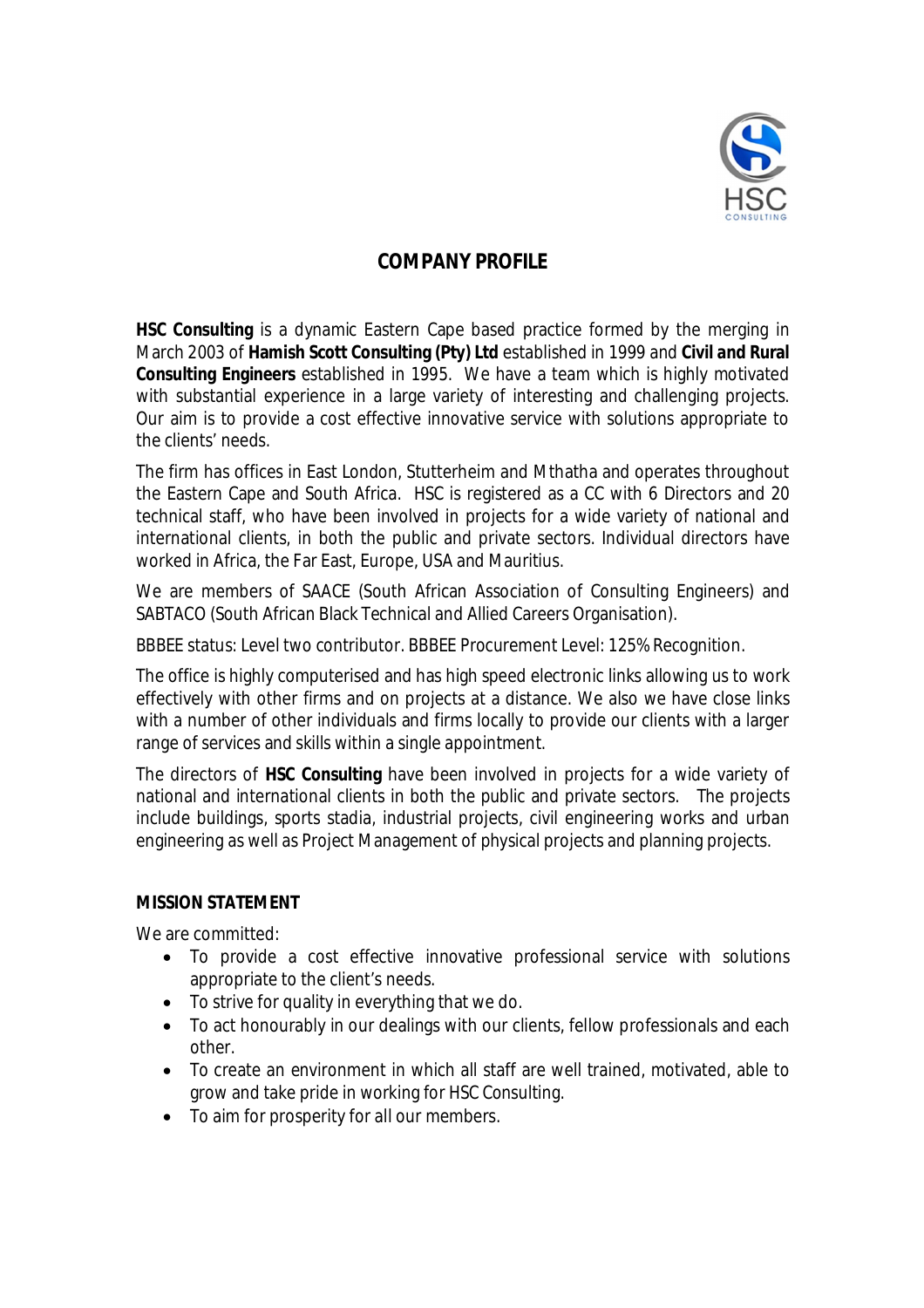

## Company Profile

 To contribute to effective transformation of South Africa by employing and training previously disadvantaged individuals to become the future leaders in our firm or elsewhere in the profession.

### **KEY PERSONNEL**

| <b>Name</b>          | <b>Qualifications</b>                            | <b>Position</b>             | <b>Experience</b> |
|----------------------|--------------------------------------------------|-----------------------------|-------------------|
| Hamish Scott         | CEng BScEng<br>MScEng<br>PrEng<br><b>GDE</b>     | <b>Structural Director</b>  | 35 yrs            |
| Alan Jones           | PrEng BEng(Civil) MEngSc                         | <b>Structural Director</b>  | 37 yrs            |
| Tendayi Chiro        | PrEng BEng(Civil)                                | <b>Civil Director</b>       | 21 yrs            |
| <b>Colin Driver</b>  | PrEng BScEng (Civil)                             | <b>Civil Director</b>       | 26 yrs            |
| Mike Ridout          | Pr Tech                                          | <b>Structural Associate</b> | 37 yrs            |
| <b>Bandile Gxowa</b> | N Dip: Civil Eng<br><b>B Tech Urban Planning</b> | <b>Civil Director</b>       | 11 yrs            |
| Ntombekhaya          | <b>MPhil</b>                                     | Facilitation<br>Social      | 17 yrs            |
| Tshabalala           | BSoc Sc (Psychology)                             | <b>Director</b>             |                   |

# **SERVICES OFFERED**

**Structural Engineering**. A range of structural engineering and building services are provided as part of an architecturally led team or as principal agents.

*Civil and Urban Engineering*. Urban roads, water engineering, sewerage disposal and treatment, rural water infrastructure and environmental engineering as part of a professional team or as principal agents.

*Project Management*. Project management or coordination services for a range of projects including civil and building projects, as well as more general Project Management of a non civil engineering nature, such as municipal, community-based projects and tourism.

*Social and Institutional Development* : Our service product is our participatory approach of involving a target community. Local authorities, and other interested parties in an identified development cause. We assist in mobilising resources (i.e. housing, water and sanitation, roads and infrastructure, job creation, employment and